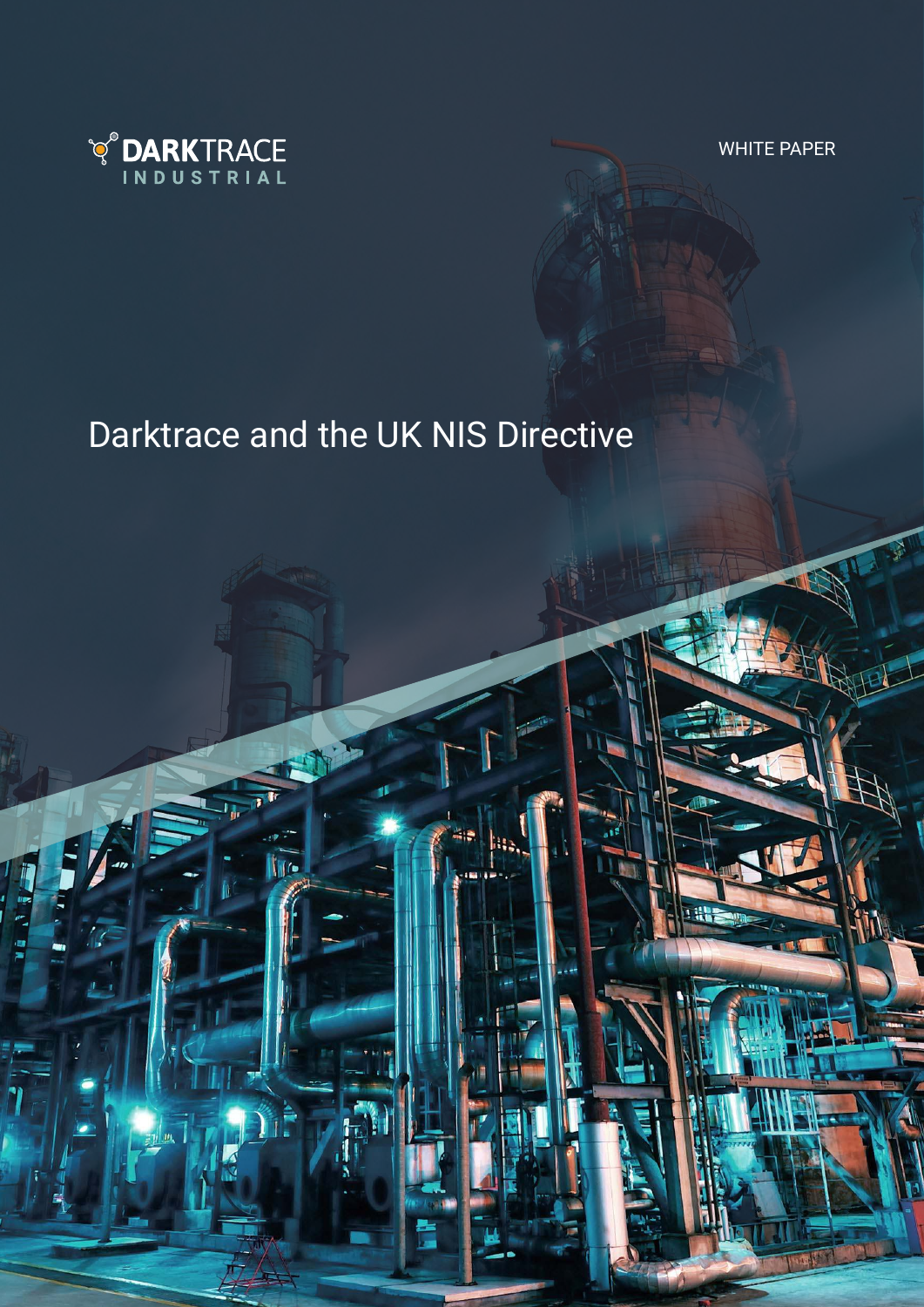The Network and Information Systems (NIS) Directive was enacted by the European Parliament<sup>[1]</sup> in 2016 with the goal of improving security in organisations that deliver vital services within all EU member states. These have been labelled Operators of Essential Services (OES).

The UK government is committed to implementing the NIS Directive and completed a public consultation in August 2017. The National Cyber Security Centre (NCSC) was chosen to provide the core expertise, and released fourteen high-level security principles and their explanations<sup>[2]</sup>. An initial Cyber Assessment Framework (CAF) was released in April 2018 and is periodically updated<sup>[3]</sup>. The Competent Authorities (CA) overseeing each industry sector are able to mandate a particular profile (a subset of the CAF that must be met) that each OES must comply with on or by a certain date. Over time, the sectors will largely converge towards the full CAF, although some specialised exclusions may remain.

This white paper demonstrates how OES-designated organisations can fulfil the obligations outlined in the NIS Directive through the implementation of Darktrace's Industrial Immune System.

Built on a foundation of machine learning and AI algorithms, the Industrial Immune System analyses complex network environments to detect indicators of threats against the 'pattern of life' that characterises each network, device, and user. By identifying unexpected anomalies in behaviour, Darktrace autonomously defends against all threat types – from advanced malware to insider threat and IoT hacks – as they emerge, at the earliest stage of the attack life cycle.

OES organisations that deploy the Industrial Immune System will be able to rapidly conform to significant fractions of the NIS Directive CAF.

66 Signature-based malware detection is dead. Cyber security needs to rely on machine learning-based artificial intelligence.

**James Scott, Senior Fellow, Institute for Critical Infrastructure Technology**

## Darktrace and NIS Compliance

#### Self-Learning Anomaly Detection in Industrial Control Systems

Security principle C.2 (Proactive Security Event Discovery) makes an anomaly detection solution mandatory on identified networks. Legacy approaches such as 'fingerprinting' or 'whitelisting' can flag simple changes, but typically fail to identify truly anomalous activity among the noise of normal network traffic and ongoing operational changes. In order to detect anomalies that meet the human definition of 'unusual', the 'normal' behaviour of the network must be understood to a degree that simple methods cannot achieve.

Darktrace's Industrial Immune System uses machine learning developed by mathematicians from the University of Cambridge to discern the complex 'pattern of life' for each device, user and network. From this rich and dynamic understanding of 'normal' which evolves along with the networks, it can highlight emerging anomalies that go unnoticed by legacy, rules-based approaches.

Implementing and actively using the Industrial Immune System will comply with the entirety of principle C.2. Security principle C.1 (Security Monitoring) is also mostly covered, although some indicators are either focused on internal policies (and therefore not affected by tools), or very strongly recommend higher-level information sharing within industry sectors.

66 There's no denying the benefit Darktrace delivers. It helps us stay ahead of emerging threats and better defend our key systems.

**Martin Sloan, Global Head of Security, Drax**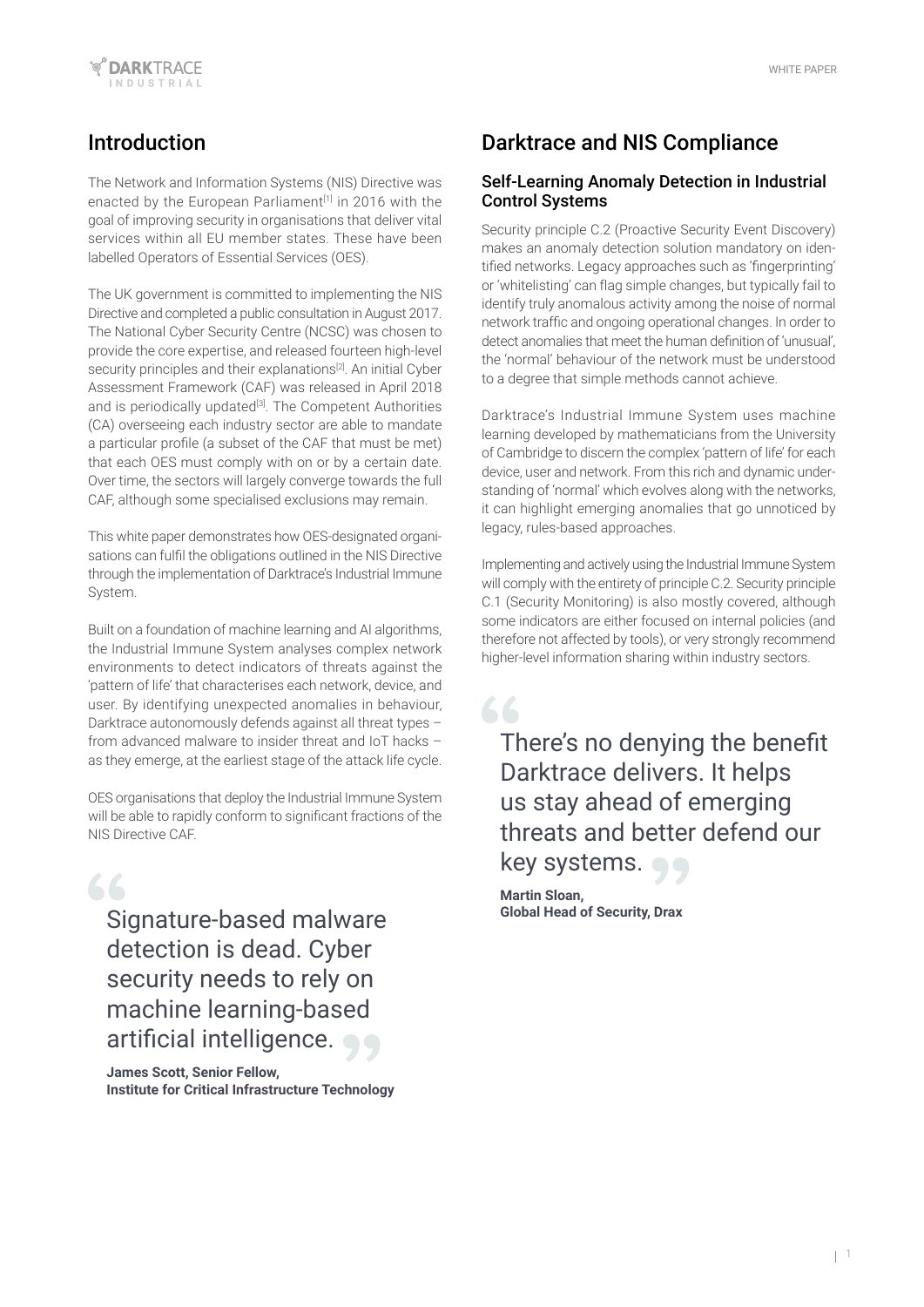

#### Identified Networks

OES organisations rely on both their Operational Technology (OT) networks and their business Information Technology (IT) networks in order to deliver services. The structure and operation of both networks are increasingly convergent and interrelated for service delivery. For many OES, their critical systems will extend beyond their main definition of the OT network.

The Industrial Immune System is effective across the whole organisation, including OT and IT networks. Deploying Darktrace, security teams have a common solution, common capabilities and a common language for exchanging information. Modern control systems are not just significantly interconnected with typical IT, over time large parts of them have adopted IT hardware, software and services.

OT cyber security personnel have inherited all of these IT risks, compounded with the effects of using them in an environment they were not designed for (such as the need for totally reliable patching without frequent restarts). The Industrial Immune System is an industrial-specialised part of Darktrace's wider Cyber AI platform, and is equally capable within low-level OT networks, IT networks (and the high-level OT networks that use them), enterprise networks, the cloud, SaaS applications and more.

Darktrace's AI Analyst brings the benefits of a highly skilled cyber security analyst directly into your organisation, but operates at a scale and speed unmatched by humans. Rather than presenting a user with a single alert, the AI Analyst performs the follow-up investigation gathering and interpreting additional information and related alerts, then presents a far more advanced conclusion. The AI Analyst uses supervised machine learning trained over several years by Darktrace's own expert cyber analysts. As organisations move their OT and IT cyber security functions closer together, this world-leading technology supports both teams with the skills of the other, significantly reducing time to triage.

#### Real-Time Visibility

Security Principle B.1 establishes clearly that security processes must be "more than just a paper exercise". This is a significant departure from previous Information Security standards, which typically rely on documentation to demonstrate compliance. Darktrace's real-time visibility of the whole internal network, in combination with its comprehensive investigative tools, allows it to have relevance across all but one of the fourteen principles. To meet the spirit of the principle, all audit evidence should be viewable in real time to avoid the label of 'paper exercise'.

Darktrace's Threat Visualizer interface provides an unprecedented view into dynamic network activity across the most complex OT and IT networks. With the implementation of NIS, the ability to quickly investigate events through Darktrace's Threat Visualizer interface is essential as organisations will have limited time to discover and confirm the extent of an issue before they must report it.

#### How to Engage

As a self-learning technology, Darktrace's Industrial Immune System is extremely quick to deploy, and does not require a long roll-out project. Darktrace operates a no-fee Proof of Value (POV), where a Darktrace appliance is placed in a representative network location and over the course of a month the evaluator is able to see the value to their organisation, including visibility of the network in question and the discovery of threats or anomalies that would otherwise have gone unseen.

You can contact Darktrace to set up a meeting to learn more, and a much more detailed mapping between the capabilities of the Industrial Immune System and the full Cyber Assessment Framework will also be available to be shared and discussed.

## Company Background

Darktrace is the world leader in cyber AI technology, with 3,000 customers worldwide and over 40 offices. Founded in 2013, Darktrace has a unique combination of expertise across the fields of mathematics, software and security intelligence. Named a finalist for the Royal Academy of Engineering's prestigious MacRobert Award in 2017 and 2019 and recognised as a 'Technology Pioneer' by the World Economic Forum, Darktrace's fundamental technology enables organisations to detect threats that would otherwise have gone unseen by traditional approaches and autonomously respond to developing threats in real time.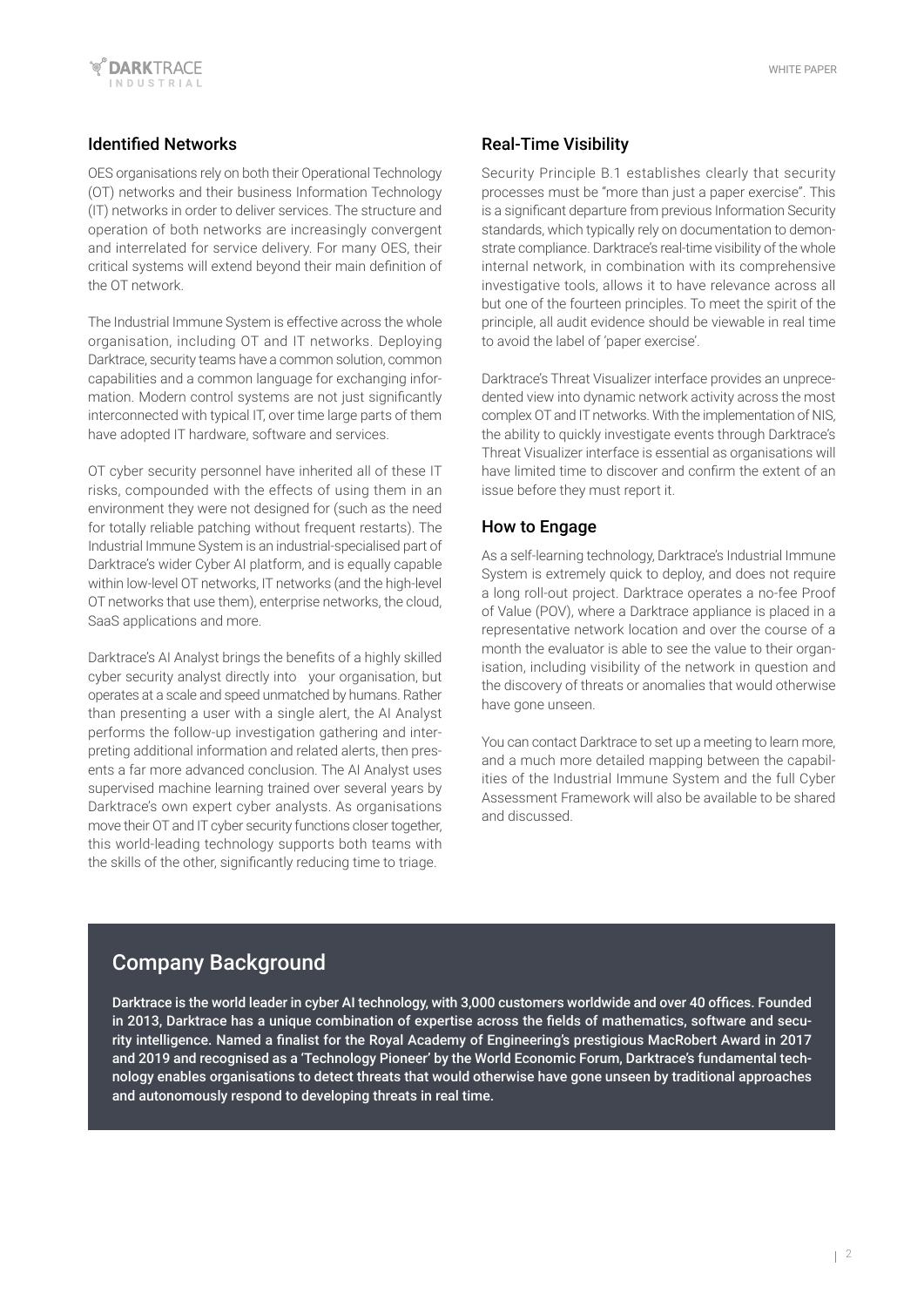

# Principle Benefits

The following table sets out the relevance of Darktrace's Industrial Immune System to each outcome listed in Objective C of the Cyber Assessment Framework – Security Monitoring and Proactive Security Event Discovery. Comments on the other areas of the framework are also available.

| Colour | <b>Meaning</b>                                                                                                                                              |
|--------|-------------------------------------------------------------------------------------------------------------------------------------------------------------|
|        | Use of Darktrace's products and services results in a complete resolution of this Indicator.                                                                |
|        | Darktrace completely meets the requirements of the Indicator itself, but other tools in use may mean<br>the Indicator is not resolved for the organisation. |
|        | Darktrace partially resolves the Indicator, but other tools and/or resources are also required.                                                             |
|        | Darktrace provides support for the policies and policy components required by this Indicator.                                                               |

### C1: Security Modeling

The organisation monitors the security status of the networks and systems supporting the delivery of essential services in order to detect potential security problems and to track the ongoing effectiveness of protective security measures.

#### C1.a Monitoring coverage

| <b>Description</b>                                                                                                                                                                        | <b>Indicator of Poor</b><br><b>Practice</b>                                                                                                                                                                                                                                                                       | Relevance                                                                                                                                                          | <b>Indicator of Good</b><br><b>Practice</b>                                                                                                                                                                                                                                                                       | Relevance                                                                                                                                                                                                                                                                |
|-------------------------------------------------------------------------------------------------------------------------------------------------------------------------------------------|-------------------------------------------------------------------------------------------------------------------------------------------------------------------------------------------------------------------------------------------------------------------------------------------------------------------|--------------------------------------------------------------------------------------------------------------------------------------------------------------------|-------------------------------------------------------------------------------------------------------------------------------------------------------------------------------------------------------------------------------------------------------------------------------------------------------------------|--------------------------------------------------------------------------------------------------------------------------------------------------------------------------------------------------------------------------------------------------------------------------|
| The data sources that<br>you include in your<br>monitoring allow for<br>timely identification<br>of security events<br>which might affect<br>the operation of your<br>essential function. | Data relating to the security<br>and operation of your essen-<br>tial services is not collected.                                                                                                                                                                                                                  | Darktrace collects this data<br>when given a copy of live<br>network traffic from port<br>mirrors or taps located in<br>essential networks.                        | Monitoring is based on<br>an understanding of<br>your networks, common<br>cyber-attack methods and<br>what you need awareness<br>of in order to detect potential<br>security incidents that could<br>affect your essential service<br>(e.g. presence of malware,<br>malicious emails, user policy<br>violations). | Darktrace provides visual-<br>isation of your network and<br>ensures complete coverage<br>by ingesting all available<br>network traffic. The standard<br>model set is managed by<br>Darktrace and covers known<br>use cases plus the ability to<br>detect novel attacks. |
|                                                                                                                                                                                           | You do not confidently<br>detect the presence or<br>absence of Indicators of<br>Compromise (loCs) on your<br>essential services, such as<br>known malicious command<br>and control signatures (e.g.<br>because applying the indica-<br>tor is difficult or your logging<br>data is not sufficiently<br>detailed). | Darktrace's standard model<br>sets include high-confidence<br>models that qualify as loCs,<br>and external lists of loCs can<br>be imported and used by<br>models. | Your monitoring data<br>provides sufficient detail<br>to reliably detect security<br>incidents that could affect<br>your essential service.                                                                                                                                                                       | Darktrace has proven its<br>ability to detect real-world<br>threats, both previously seen<br>and novel, in all sorts of<br>organisations and networks.<br>Darktrace is happy to support<br>any testing to support this<br>during trials.                                 |
|                                                                                                                                                                                           | You are not able to audit the<br>activities of users in relation<br>to your essential service.                                                                                                                                                                                                                    | Darktrace includes an<br>activity audit log tied to user<br>accounts which cannot be<br>edited.                                                                    | You easily detect the<br>presence or absence of loCs<br>on your essential services,<br>such as known malicious<br>command and control<br>signatures.                                                                                                                                                              | Darktrace's standard model<br>sets include high-confidence<br>models that qualify as loCs,<br>and external lists of loCs can<br>be imported and used by<br>models.                                                                                                       |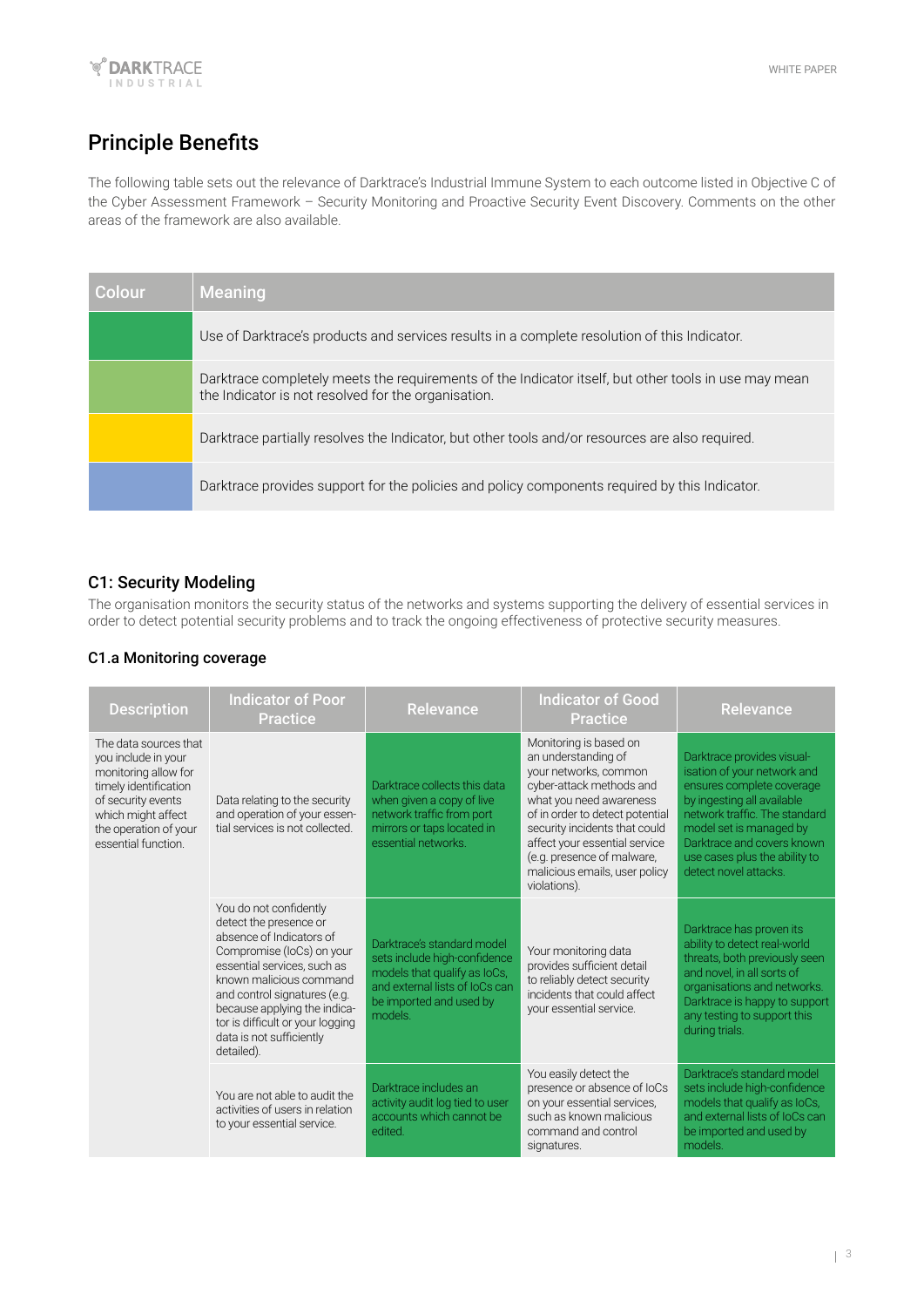

| <b>Description</b>                                                                                                                                                 | <b>Indicator of Poor</b><br><b>Practice</b>                                                                                          | <b>Relevance</b>                                                                                                                     | <b>Indicator of Good</b><br><b>Practice</b>                                                                                                                                                 | <b>Relevance</b>                                                                                                                                                                                                                                                                                                                              |
|--------------------------------------------------------------------------------------------------------------------------------------------------------------------|--------------------------------------------------------------------------------------------------------------------------------------|--------------------------------------------------------------------------------------------------------------------------------------|---------------------------------------------------------------------------------------------------------------------------------------------------------------------------------------------|-----------------------------------------------------------------------------------------------------------------------------------------------------------------------------------------------------------------------------------------------------------------------------------------------------------------------------------------------|
| The data sources that<br>you include in your<br>monitoring allow for<br>timely identification<br>of security events<br>which might affect<br>the operation of your | essential function.<br>You do not capture any<br>traffic crossing your network<br>boundary including as a<br>minimum IP connections. |                                                                                                                                      | You have timely access to<br>the data you need to use<br>with IoCs.                                                                                                                         | Darktrace's visibility and<br>alerts are real-time and<br>immediately accessible to<br>workflows whether through<br>the Threat Visualizer, email<br>alerts, the Darktrace Mobile<br>App or via export to a SIEM.                                                                                                                              |
|                                                                                                                                                                    |                                                                                                                                      | A typical Darktrace<br>deployment will naturally<br>include capture of this data<br>as a subset of the internal<br>network activity. | Extensive monitoring of user<br>activity in relation to essen-<br>tial services enables you to<br>detect policy violations and<br>an agreed list of suspicious<br>or undesirable behaviour. | Darktrace relates activity to<br>users through credentials<br>where available, and through<br>device tracking at all times.<br>Its monitoring is extensive as<br>it examines all network traffic<br>in real time. Specific policy<br>use-cases can be enacted<br>as models with a long list of<br>possible behaviours that can<br>contribute. |
|                                                                                                                                                                    |                                                                                                                                      |                                                                                                                                      | You have extensive monitor-<br>ing coverage that includes<br>host-based monitoring and<br>network gateways.                                                                                 | Darktrace covers the internal<br>network, incorporating<br>boundary traffic as a subset<br>of this. It does not monitor<br>hosts directly.                                                                                                                                                                                                    |
|                                                                                                                                                                    |                                                                                                                                      |                                                                                                                                      | All new systems are consid-<br>ered as potential monitoring<br>data sources to maintain a<br>comprehensive monitoring<br>capability.                                                        | Darktrace's passive deploy-<br>ment methods mean that<br>only access to network traffic<br>is needed. Normal system<br>provision will require no<br>additional work, although<br>entirely new networks should<br>be designed to provide this<br>data.                                                                                         |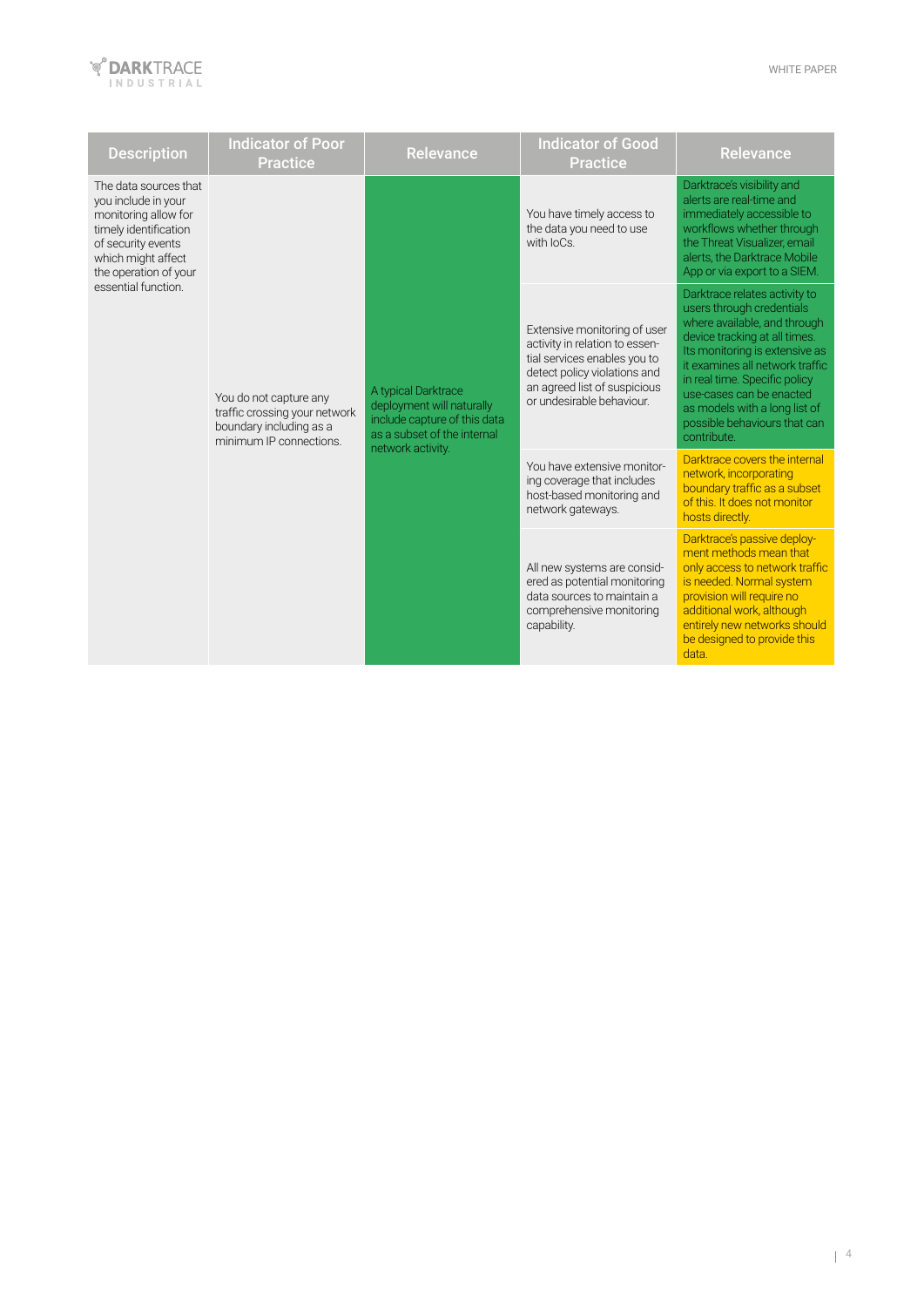

#### C1.b Securing logs

| <b>Description</b>                                                                                                                                                                                                                                            | <b>Indicator of Poor</b><br><b>Practice</b>                                                                                | Relevance                                                                                                                                                             | <b>Indicator of Good</b><br>Practice                                                                                                                                                                                                                                 | Relevance                                                                                                                                                                                                                            |
|---------------------------------------------------------------------------------------------------------------------------------------------------------------------------------------------------------------------------------------------------------------|----------------------------------------------------------------------------------------------------------------------------|-----------------------------------------------------------------------------------------------------------------------------------------------------------------------|----------------------------------------------------------------------------------------------------------------------------------------------------------------------------------------------------------------------------------------------------------------------|--------------------------------------------------------------------------------------------------------------------------------------------------------------------------------------------------------------------------------------|
| You hold logging<br>data securely and<br>grant read access<br>only to accounts<br>with business need.<br>No employee should<br>ever need to modify<br>or delete logging<br>data within an agreed<br>retention period, after<br>which it should be<br>deleted. | It is possible for logging<br>data to be easily edited<br>or deleted by unauthor-<br>ised users or malicious<br>attackers. | Darktrace's records can-<br>not be edited or deleted<br>(outside normal retention<br>periods).                                                                        | The integrity of logging<br>data is protected or any<br>modification is detected<br>and attributed.                                                                                                                                                                  | Darktrace's records cannot<br>be edited or deleted<br>(outside normal retention<br>periods).                                                                                                                                         |
|                                                                                                                                                                                                                                                               | There is no controlled list<br>of who can view and que-<br>ry logging information.                                         | Darktrace has individ-<br>ual user accounts with<br>granular permissions, and<br>can link to centralised<br>authentication systems.                                   | The logging architecture<br>has mechanisms, pro-<br>cesses and procedures<br>to ensure that it can<br>protect itself from threats<br>comparative to those it<br>is trying to identify. This<br>includes protecting the<br>service itself, and the data<br>within it. | Darktrace views a passive<br>duplicate of network data,<br>so is not accessible to<br>the threats it monitors. It<br>can be used to identify or<br>investigate network issues<br>affecting logging.                                  |
|                                                                                                                                                                                                                                                               | There is no monitoring<br>of the access to logging<br>data.                                                                | Darktrace includes an<br>activity audit log tied to<br>user accounts which<br>cannot be edited.                                                                       | Log data analysis and<br>normalisation is only per-<br>formed on copies of the<br>data keeping the master<br>copy unaltered.                                                                                                                                         | Darktrace's own records<br>are never altered in this<br>fashion.                                                                                                                                                                     |
|                                                                                                                                                                                                                                                               | There is no policy for<br>accessing logging data.                                                                          | Darktrace provides strong<br>controls around access<br>and visibility, including<br>role-based access control<br>and LDAP integration, to<br>support secure policies. | Logging datasets are<br>synchronised, using an<br>accurate common time<br>source, so separate data-<br>sets can be correlated in<br>different ways.                                                                                                                  | Darktrace acts as a single<br>point of reference time<br>source for relating all net-<br>work events, as it recieves<br>traffic in real time. It can<br>be used to view and detect<br>problems with network<br>time synchronisation. |
|                                                                                                                                                                                                                                                               | Logging is not synchro-<br>nised, using an accurate<br>time source.                                                        | Darktrace acts as a single<br>point of reference time<br>source for relating all net-<br>work events, as it receives<br>traffic in real time.                         | Access to logging data is<br>limited to those with busi-<br>ness need and no others.                                                                                                                                                                                 | Darktrace has individual<br>user accounts with gran-<br>ular permissions, and can<br>link to centralised authenti-<br>cation systems.                                                                                                |
|                                                                                                                                                                                                                                                               |                                                                                                                            |                                                                                                                                                                       | All actions involving all<br>logging data (e.g. copying,<br>deleting or modification,<br>or even viewing) can be<br>traced back to a unique<br>user.                                                                                                                 | Darktrace includes an ac-<br>tivity audit log tied to user<br>accounts which cannot be<br>edited.                                                                                                                                    |
|                                                                                                                                                                                                                                                               |                                                                                                                            |                                                                                                                                                                       | Legitimate reasons for<br>accessing logging data<br>are given in use policies.                                                                                                                                                                                       | Darktrace offers an<br>anonymisation mode<br>where initial triage can be<br>conducted without access<br>to identifying data.                                                                                                         |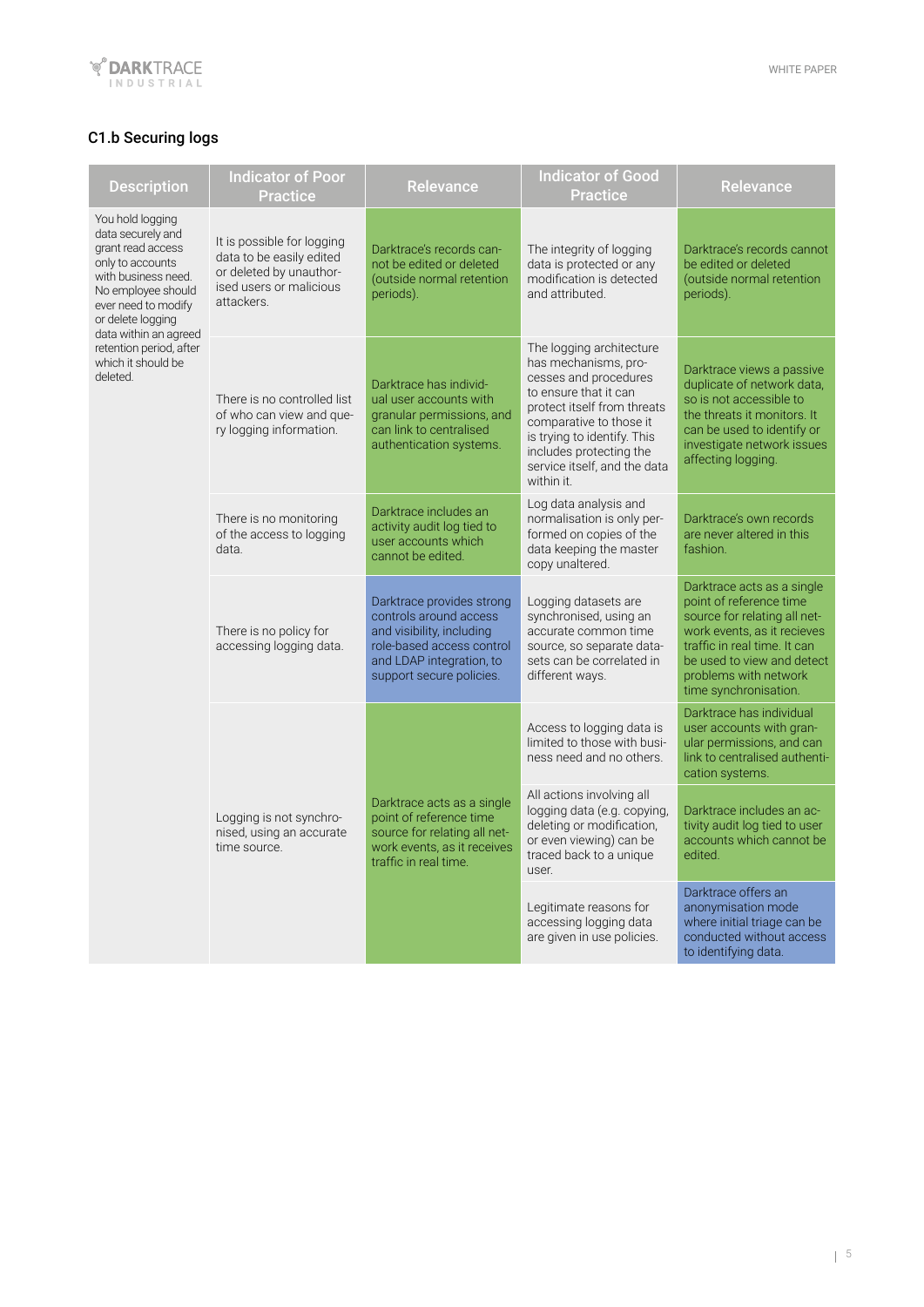

#### C1.c Generating alerts

| <b>Description</b>                                                                                                                    | <b>Indicator of Poor</b><br><b>Practice</b>                                                                                 | Relevance                                                                                                                                                                                                         | <b>Indicator of Good</b><br><b>Practice</b>                                                                                                                      | Relevance                                                                                                                                                                                                                                                                                  |
|---------------------------------------------------------------------------------------------------------------------------------------|-----------------------------------------------------------------------------------------------------------------------------|-------------------------------------------------------------------------------------------------------------------------------------------------------------------------------------------------------------------|------------------------------------------------------------------------------------------------------------------------------------------------------------------|--------------------------------------------------------------------------------------------------------------------------------------------------------------------------------------------------------------------------------------------------------------------------------------------|
| Evidence of potential<br>security incidents<br>contained in your<br>monitoring data is<br>reliably identified<br>and triggers alerts. | Alerts from third party<br>security software are not<br>investigated e.g. Anti-Vi-<br>rus (AV) providers.                   | Darktrace provides exten-<br>sive capabilities for inves-<br>tigating alerts, whether<br>produced internally or by<br>a third party.                                                                              | Logging data is enriched<br>with other network<br>knowledge and data when<br>investigating certain sus-<br>picious activity or alerts.                           | Darktrace's primary data<br>source is a complete copy<br>of all internal network<br>traffic. This is an extremely<br>rich data source compared<br>to traditional logging.                                                                                                                  |
|                                                                                                                                       | Logs are distributed<br>across devices with no<br>easy way to access them<br>other than manual login<br>or physical action. | Darktrace's real-time visi-<br>bility of the entire network<br>naturally avoids this issue.                                                                                                                       | A wide range of signa-<br>tures and indicators of<br>compromise are used for<br>investigations of suspi-<br>cious activity and alerts.                           | Darktrace can make use<br>of external loCs. It does<br>not work with signatures<br>as a fundamental method.<br>but its models look for a<br>very wide range of known<br>and even unknown signs<br>of compromise through<br>unusual activity.                                               |
|                                                                                                                                       | The resolution of alerts to<br>a network asset or sys-<br>tem is not performed.                                             | Darktrace provides exten-<br>sive capabilities for inves-<br>tigating alerts, whether<br>produced internally or by<br>a third party.                                                                              | Alerts can be easily<br>resolved to network as-<br>sets using knowledge of<br>networks and systems.                                                              | Darktrace provides<br>extensive capabilities for<br>investigating alerts to<br>network assets, whether<br>produced internally or by a<br>third party, enabling their<br>resolution.                                                                                                        |
|                                                                                                                                       | Security alerts relating to<br>essential services are not<br>prioritised.                                                   | Darktrace's alerts are<br>easily sorted by multiple<br>means, and it is very quick<br>to set up flagging policies<br>that do not require manu-<br>al updating.                                                    | Security alerts relating to<br>all essential services are<br>prioritised and this infor-<br>mation is used to support<br>incident management.                    | Darktrace produces prior-<br>itised alerts. This forms<br>part of workflows support-<br>ing incident management,<br>that also include analyst<br>commenting and report<br>building. Darktrace offers<br>live analysis services that<br>further support triage and<br>escalation decisions. |
|                                                                                                                                       |                                                                                                                             | Darktrace's machine<br>learning continuously<br>reviews its ingested data                                                                                                                                         | Logs are reviewed almost<br>continuously, in real time.                                                                                                          | Darktrace's machine<br>learning continuously<br>reviews its ingested data<br>to produce alerts.                                                                                                                                                                                            |
|                                                                                                                                       | Logs are reviewed infre-<br>quently.                                                                                        | to produce alerts, and its<br><b>Threat Visualizer gives</b><br>access to the context<br>around them such as<br>log-type information. Nor-<br>mal use of Darktrace to<br>investigate alerts avoids<br>this issue. | Alerts are tested to ensure<br>that they are generated<br>reliably and that it is<br>possible to distinguish<br>genuine security incidents<br>from false alarms. | Darktrace is happy to<br>support any testing to<br>support this during trials<br>and beyond.                                                                                                                                                                                               |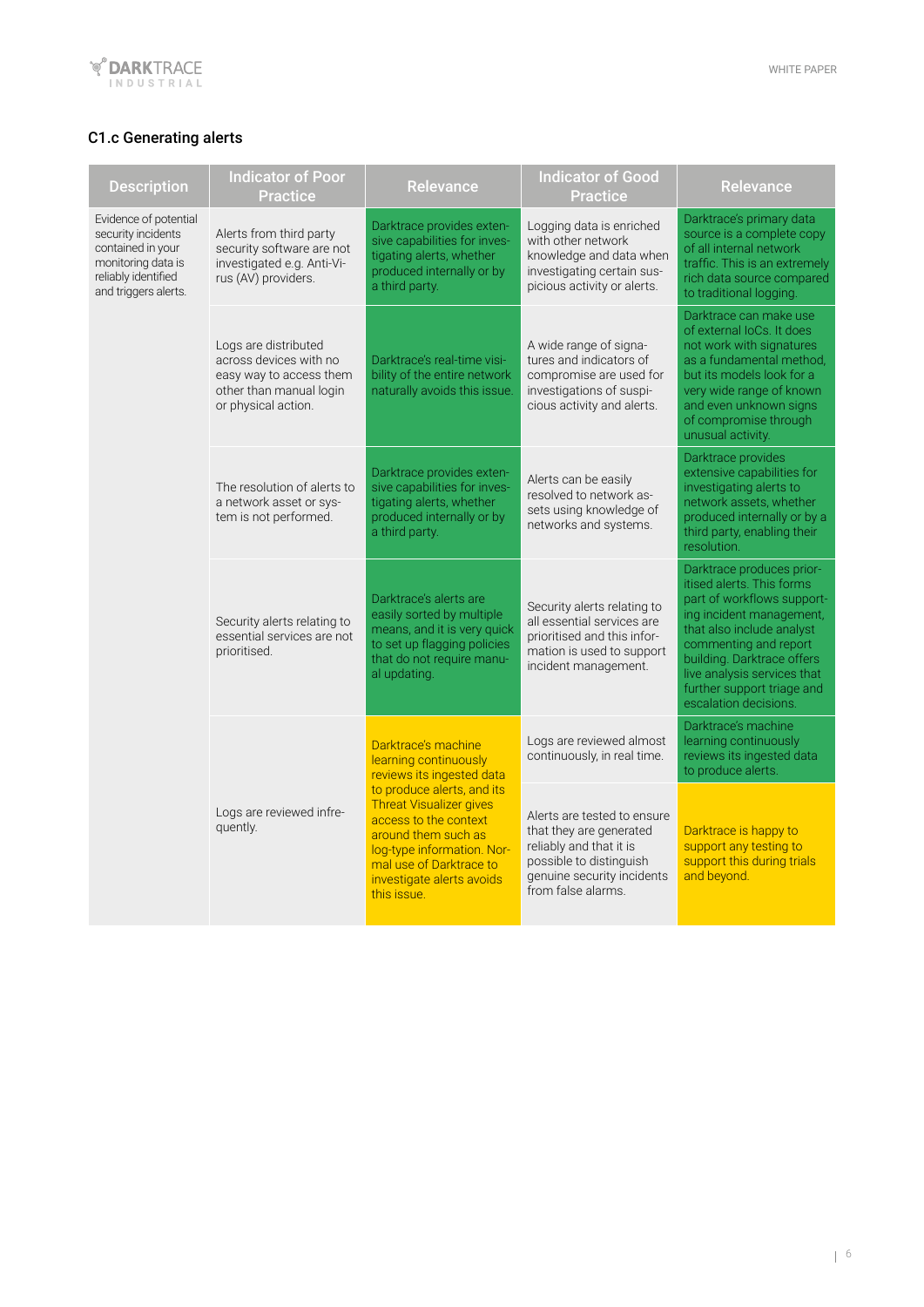

## C1.d Identifying security incidents

| <b>Description</b>                                                                                                                                                        | <b>Indicator of Poor</b><br><b>Practice</b>                                                                                                                | <b>Relevance</b>                                                                                                                                                                                                                                                                               | <b>Indicator of Good</b><br><b>Practice</b>                                                                                                                                                                                                                                    | <b>Relevance</b>                                                                                                                                                                                                                                                                               |
|---------------------------------------------------------------------------------------------------------------------------------------------------------------------------|------------------------------------------------------------------------------------------------------------------------------------------------------------|------------------------------------------------------------------------------------------------------------------------------------------------------------------------------------------------------------------------------------------------------------------------------------------------|--------------------------------------------------------------------------------------------------------------------------------------------------------------------------------------------------------------------------------------------------------------------------------|------------------------------------------------------------------------------------------------------------------------------------------------------------------------------------------------------------------------------------------------------------------------------------------------|
| You contextualise<br>alerts with knowl-<br>edge of the threat<br>and your systems,<br>to identify those se-<br>curity incidents that<br>require some form of<br>response. | Your organisation has no<br>sources of threat intelli-<br>gence.                                                                                           | <b>Darktrace Community</b><br>services provide threat<br>intelligence, as do all<br>support plans that include<br>access to Darktrace's<br>Analyst team.                                                                                                                                       | You have selected threat<br>intelligence feeds using<br>risk-based and threat-in-<br>formed decisions based<br>on your business needs<br>and sector (e.g. vendor<br>reporting and patching,<br>strong antivirus providers,<br>sector and communi-<br>ty-based infoshare).      | Darktrace provides dif-<br>ferent support plans and<br>other professional and<br>Community services. It<br>does not recommend or<br>enforce the use of other<br>intelligence feeds.                                                                                                            |
|                                                                                                                                                                           | You do not apply intelli-<br>gence updates (e.g. AV<br>signature updates, other<br>threat signatures or loCs)<br>in a timely way, after<br>receiving them. | Darktrace can be used<br>to act on automated loC<br>updates, but it is not an<br>AV engine. It can be used<br>to confirm the reporting<br>and updating behaviours<br>of devices that should be<br>operating AV products.                                                                       | You apply all new signa-<br>tures and loCs within a<br>reasonable (risk-based)<br>time of receiving them.                                                                                                                                                                      | Darktrace can be used<br>to act on automated loC<br>updates, but it is not an<br>AV engine. It can be used<br>to confirm the reporting<br>and updating behaviours<br>of devices that should be<br>operating AV products.                                                                       |
|                                                                                                                                                                           | You do not receive<br>signature updates for all<br>protective technologies<br>(such as AV and IDS) or<br>other software in use.                            | Darktrace fundamentally<br>does not operate on sig-<br>natures. Its closest equiv-<br>alent for this outcome<br>is its standard model<br>deck, which is maintained<br>within software updates<br>as a minimum. It cannot<br>confirm the correctness<br>of signature updates to<br>other tools. | You receive signature<br>updates for all your pro-<br>tective technologies (e.g.<br>AV, IDS).                                                                                                                                                                                  | Darktrace fundamentally<br>does not operate on signa-<br>tures. Its closest equiv-<br>alent for this outcome<br>is its standard model<br>deck, which is maintained<br>within software updates<br>as a minimum. It cannot<br>confirm the correctness of<br>signature updates to other<br>tools. |
|                                                                                                                                                                           | You do not evaluate the<br>usefulness of your threat<br>intelligence or share<br>feedback with providers<br>or other users.                                | <b>Darktrace Community</b><br>promotes sharing of<br>feedback and intelligence,<br>including automatic shar-<br>ing through Inoculation.                                                                                                                                                       | You can track the effec-<br>tiveness of your intelli-<br>gence feeds and actively<br>share feedback on the<br>usefulness of loCs and<br>any other indicators with<br>the threat community (e.g.<br>sector partners, threat<br>intelligence providers,<br>government agencies). | <b>Darktrace Community</b><br>allows and promotes<br>sharing of feedback and<br>intelligence, including<br>automatic sharing through<br>Inoculation.                                                                                                                                           |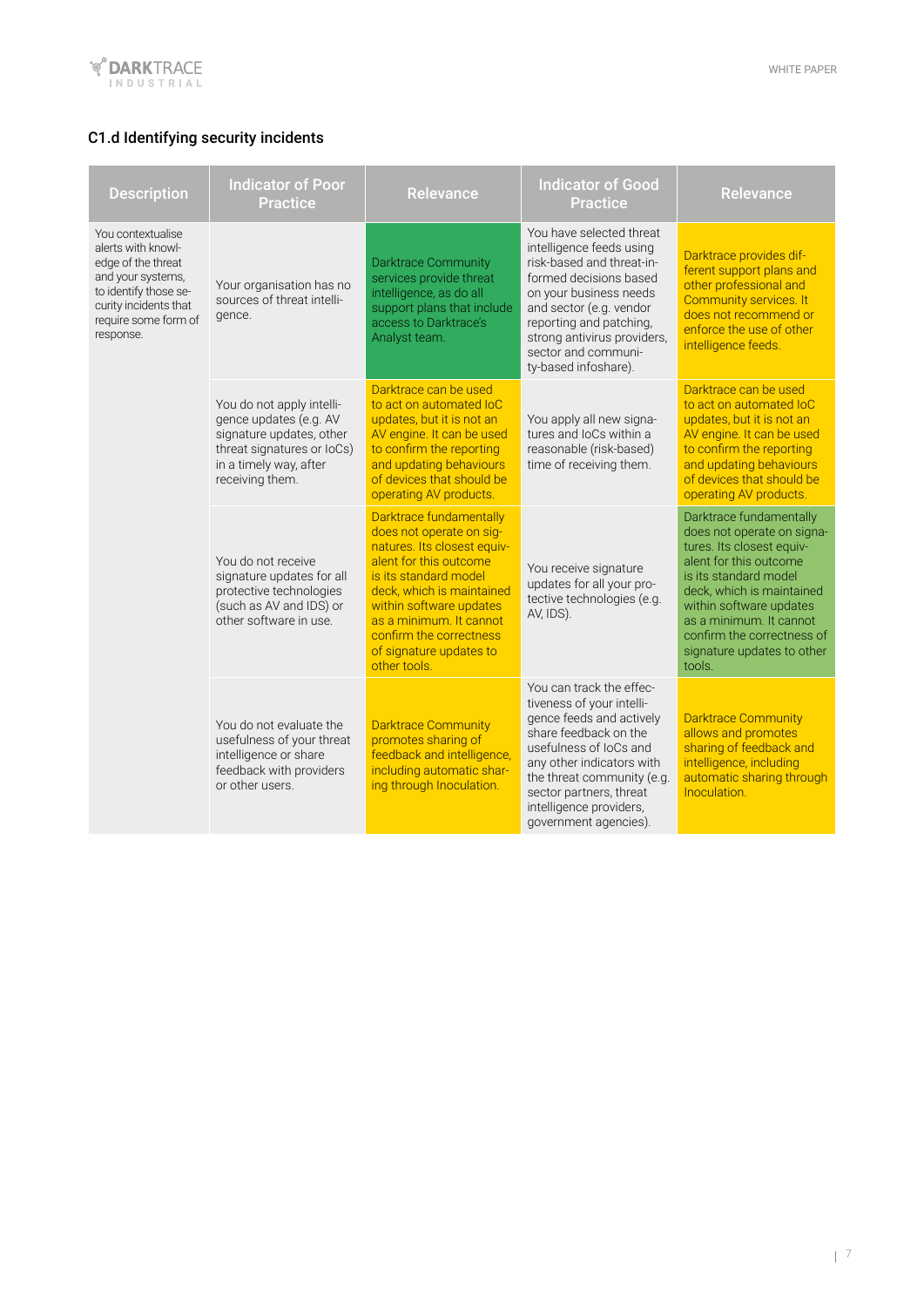

#### C1.e Monitoring tools and skills

| <b>Description</b>                                                                                                                                                                                                                                                                                                                                       | <b>Indicator of Poor</b><br><b>Practice</b>                                                                                                                                                      | Relevance                                                                                                                                                                                                                                                                         | <b>Indicator of Good</b><br><b>Practice</b>                                                                                                                                                                                | <b>Relevance</b>                                                                                                                                                                                                                                                         |
|----------------------------------------------------------------------------------------------------------------------------------------------------------------------------------------------------------------------------------------------------------------------------------------------------------------------------------------------------------|--------------------------------------------------------------------------------------------------------------------------------------------------------------------------------------------------|-----------------------------------------------------------------------------------------------------------------------------------------------------------------------------------------------------------------------------------------------------------------------------------|----------------------------------------------------------------------------------------------------------------------------------------------------------------------------------------------------------------------------|--------------------------------------------------------------------------------------------------------------------------------------------------------------------------------------------------------------------------------------------------------------------------|
| Monitoring staff<br>skills, tools and roles,<br>including any that are<br>outsourced, should<br>reflect governance<br>and reporting require-<br>ments, expected<br>threats and the<br>complexities of the<br>network or system<br>data they need to<br>use. Monitoring staff<br>have knowledge<br>of the essential<br>functions they need<br>to protect. | There are no staff who<br>perform a monitoring<br>function.                                                                                                                                      | Darktrace can provide<br>many relevant support<br>and professional services,<br>including a 24/7 SOC<br>monitoring service and<br>training.                                                                                                                                       | You have monitoring staff,<br>who are responsible for<br>the analysis, investigation<br>and reporting of monitor-<br>ing alerts covering both<br>security and performance.                                                 | Darktrace can provide<br>many relevant support<br>and professional services,<br>including a 24/7 SOC<br>monitoring service and<br>training.                                                                                                                              |
|                                                                                                                                                                                                                                                                                                                                                          | Monitoring staff do not<br>have the correct specialist<br>skills.                                                                                                                                | Darktrace can provide<br>many relevant support<br>and professional services,<br>including a 24/7 SOC<br>monitoring service and<br>training.                                                                                                                                       | Monitoring staff have<br>defined roles and skills<br>that cover all parts of the<br>monitoring and investiga-<br>tion process.                                                                                             | Darktrace can provide<br>many relevant support<br>and professional services,<br>including a 24/7 SOC<br>monitoring service and<br>training.                                                                                                                              |
|                                                                                                                                                                                                                                                                                                                                                          | Monitoring staff are not<br>capable of reporting<br>against governance<br>requirements.                                                                                                          | Darktrace's real-time alert-<br>ing is compatible with all<br>requirements. Its monitor-<br>ing services have different<br>response times and can<br>likely match a customer's<br>requirement.                                                                                    | Monitoring staff follow<br>process and proce-<br>dures that address all<br>governance reporting<br>requirements, internal and<br>external.                                                                                 | Darktrace's real-time alert-<br>ing is compatible with all<br>requirements. Its monitor-<br>ing services have different<br>response times and can<br>likely match a customer's<br>requirement.                                                                           |
|                                                                                                                                                                                                                                                                                                                                                          | Monitoring staff lack<br>the skills to successfully<br>perform any part of the<br>defined workflow.                                                                                              | Darktrace can provide<br>many relevant support<br>and professional services,<br>including a 24/7 SOC<br>monitoring service and<br>training.                                                                                                                                       | Monitoring staff are em-<br>powered to look beyond<br>fixed workflows to inves-<br>tigate and understand<br>non-standard threats,<br>by developing their own<br>investigative techniques<br>and making new use of<br>data. | Darktrace's Threat Visual-<br>izer enables investigation<br>of alerts triggered by<br>non-standard threats, from<br>high-level to extremely<br>low-level. It is continuously<br>developed by Darktrace's<br>own Analyst team who<br>encounter such threats<br>routinely. |
|                                                                                                                                                                                                                                                                                                                                                          | Monitoring tools are only<br>able to make use of a<br>fraction of logging data<br>being collected.                                                                                               | Darktrace examines all<br>of the network data that<br>is copied to it. It cannot<br>however ensure that other<br>tools in use do not have<br>this issue.                                                                                                                          | Your monitoring tools<br>make use of all logging<br>data collected to pinpoint<br>activity within an incident.                                                                                                             | Darktrace examines all<br>of the network data that<br>is copied to it. It cannot<br>however ensure that other<br>tools in use do not have<br>weaknesses in this area.                                                                                                    |
|                                                                                                                                                                                                                                                                                                                                                          | Monitoring tools cannot<br>be configured to make<br>use of new logging<br>streams, as they come<br>online.                                                                                       | Darktrace natively re-<br>sponds to all new copied<br>traffic inputs as they are<br>added. It cannot however<br>ensure that other tools<br>in use do not have this<br>issue.                                                                                                      | Monitoring staff and<br>tools are able to drive<br>and shape new log data<br>collection and can make<br>wide use of it.                                                                                                    | Darktrace natively re-<br>sponds to all new copied<br>traffic inputs as they are<br>added. It cannot however<br>ensure that other tools in<br>use do not have this issue.                                                                                                |
|                                                                                                                                                                                                                                                                                                                                                          | Monitoring staff have a<br>lack of awareness of the<br>essential services the or-<br>ganisation provides, what<br>assets relate to those<br>services and hence the<br>importance of the logging. | Darktrace automatically<br>assigns device types and<br>pulls passive identification<br>from the network traffic<br>it monitors e.g. DHCP<br>hostnames. It also allows<br>naming, tagging and prior-<br>ity settings. These can be<br>set up using models to be<br>part automated. | Monitoring staff are aware<br>of essential services and<br>related assets and can<br>identify and prioritise<br>alerts or investigations<br>that relate to them.                                                           | Darktrace's alerts are<br>easily sorted by multiple<br>means, and it is very<br>quick to set up flagging<br>policies that do not require<br>manual updating. Minimal<br>customisation can add in-<br>dividual business priorities<br>to the alerting.                    |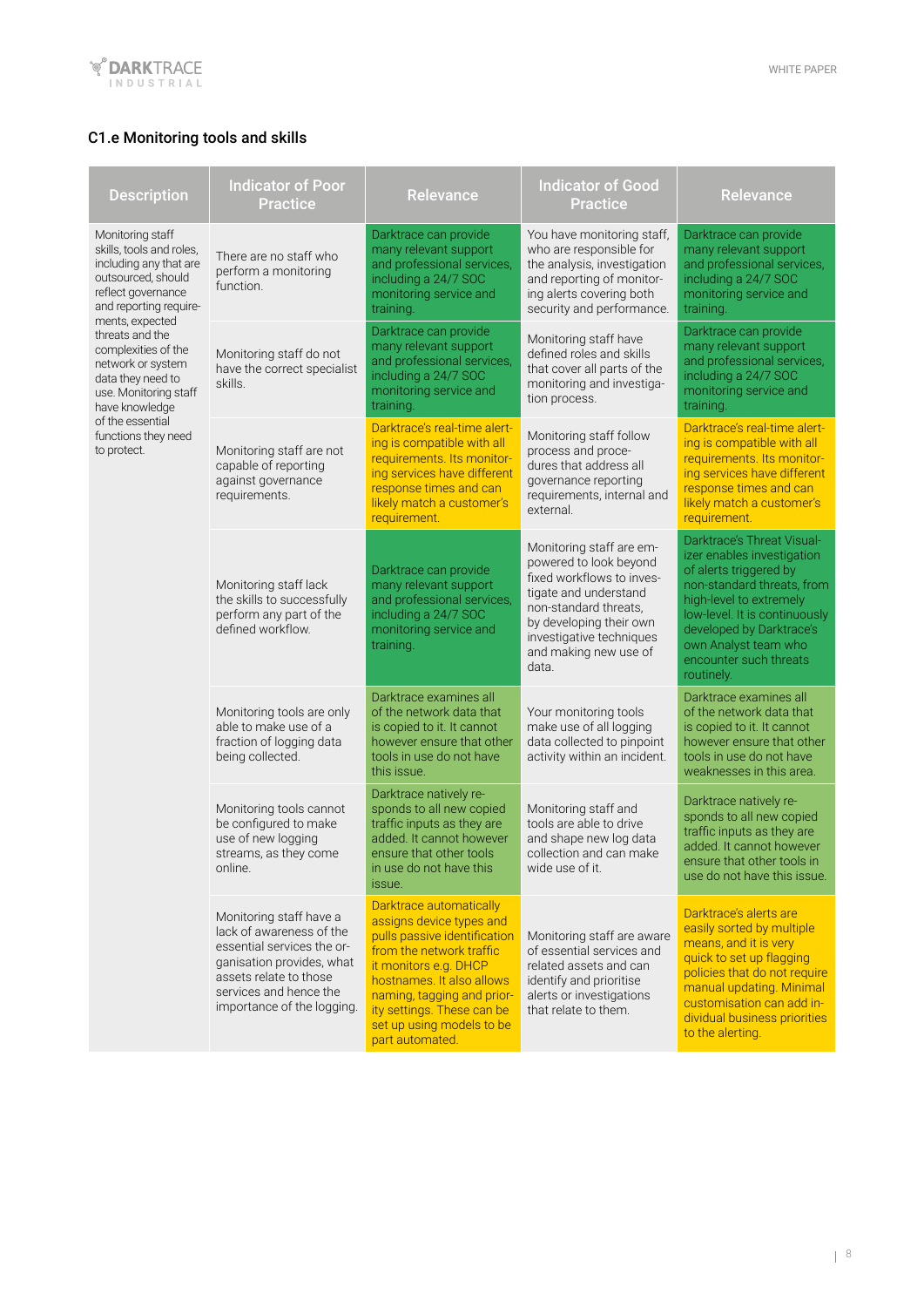

### C2 Proactive Security Event Discovery

The organisation detects, within networks and information systems, malicious activity affecting, or with the potential to affect, the operation of essential functions even when the activity evades standard signature based security prevent/detect solutions (or when standard solutions are not deployable).

#### C2.a System abnormalities for attack detection

| <b>Description</b>                                                                                                                                                                   | <b>Indicator of Poor</b><br><b>Practice</b>                                                                                           | Relevance                                                                                                                                                                                                                                                                                   | <b>Indicator of Good</b><br><b>Practice</b>                                                                                                                                                            | Relevance                                                                                                                                                                                                                                                                                       |
|--------------------------------------------------------------------------------------------------------------------------------------------------------------------------------------|---------------------------------------------------------------------------------------------------------------------------------------|---------------------------------------------------------------------------------------------------------------------------------------------------------------------------------------------------------------------------------------------------------------------------------------------|--------------------------------------------------------------------------------------------------------------------------------------------------------------------------------------------------------|-------------------------------------------------------------------------------------------------------------------------------------------------------------------------------------------------------------------------------------------------------------------------------------------------|
| You define exam-<br>ples of abnormal-<br>ities in system<br>behaviour that<br>provide practical<br>ways of detecting<br>malicious activity<br>that is otherwise<br>hard to identify. | Normal system behaviour<br>is insufficiently understood<br>to be able to use system<br>abnormalities to detect<br>malicious activity. | Darktrace's machine<br>learning has an evolving,<br>deep understanding of<br>the whole network and all<br>devices and users on it<br>derived from its very rich<br>network data source.                                                                                                     | Normal system behaviour<br>is fully understood to such<br>an extent that searching<br>for system abnormalities<br>is a potentially effective<br>way of detecting malicious<br>activity.                | Darktrace's machine<br>learning has an evolving,<br>deep understanding of<br>the whole network and all<br>devices and users on it<br>derived from its very rich<br>network data source.                                                                                                         |
|                                                                                                                                                                                      | You have no established<br>understanding of what ab-<br>normalities to look for that<br>might signify malicious<br>activities.        | Darktrace alerts on abnor-<br>malities and provides the<br>context around them and<br>ability to investigate them<br>that the security team<br>need. A solid foundation<br>for prioritisation is estab-<br>lished by the standard<br>model deck maintained by<br>Darktrace's expert Analyst | System abnormality<br>descriptions from past<br>attacks and threat intelli-<br>gence, on yours and other<br>networks, are used to<br>signify malicious activity.                                       | Darktrace alerts on abnormal-<br>ities and provides the context<br>around them and ability to<br>investigate them that the<br>security team need. A solid<br>foundation for prioritisation is<br>established by the standard<br>model deck maintained by<br>Darktrace's expert Analyst<br>team. |
|                                                                                                                                                                                      |                                                                                                                                       |                                                                                                                                                                                                                                                                                             | The system abnormalities<br>you search for consider<br>the nature of attacks likely<br>to impact on the networks<br>and information systems<br>supporting the delivery of<br>essential services.       | Darktrace's standard model<br>deck, maintained by its expert<br>Analyst team, achieves this<br>through prioritisation of alerts.<br>This can be customised fur-<br>ther with minimal effort.                                                                                                    |
|                                                                                                                                                                                      |                                                                                                                                       | team.                                                                                                                                                                                                                                                                                       | You regularly update the<br>descriptions of the system<br>abnormalities that you<br>search for to reflect chang-<br>es to your networks and<br>information systems and<br>current threat intelligence. | Darktrace's standard<br>model deck is maintained<br>by its expert Analyst team<br>and included in software<br>updates as a minimum.                                                                                                                                                             |

#### C2.b Proactive attack discovery

| <b>Description</b>                                                                                                                                                                 | <b>Indicator of Poor</b><br><b>Practice</b>                                                       | Relevance                                                                                                          | <b>Indicator of Good</b><br><b>Practice</b>                                                                                                                                                                                                | Relevance                                                                                                                                                |
|------------------------------------------------------------------------------------------------------------------------------------------------------------------------------------|---------------------------------------------------------------------------------------------------|--------------------------------------------------------------------------------------------------------------------|--------------------------------------------------------------------------------------------------------------------------------------------------------------------------------------------------------------------------------------------|----------------------------------------------------------------------------------------------------------------------------------------------------------|
| You use an<br>informed under-<br>standing of more<br>sophisticated at-<br>tack methods and<br>of normal system<br>behaviour to mon-<br>itor proactively for<br>malicious activity. | You do not routinely<br>search for system ab-<br>normalities indicative of<br>malicious activity. | Darktrace continuously ex-<br>amines real-time network<br>data for indications of<br>potential malicious activity. | You routinely search for<br>system abnormalities<br>indicative of malicious<br>activity on the networks<br>and information systems<br>supporting your essential<br>service, generating alerts<br>based on the results of<br>such searches. | Darktrace continuously ex-<br>amines real-time network<br>data for indications of<br>potential malicious activity<br>and produces prioritised<br>alerts. |
|                                                                                                                                                                                    |                                                                                                   |                                                                                                                    | You have justified confi-<br>dence in the effectiveness<br>of your searches for<br>system abnormalities.                                                                                                                                   | Use of Darktrace, or use of<br>Darktrace's threat notifica-<br>tion or report services, will<br>provide ongoing evidence<br>of effectiveness.            |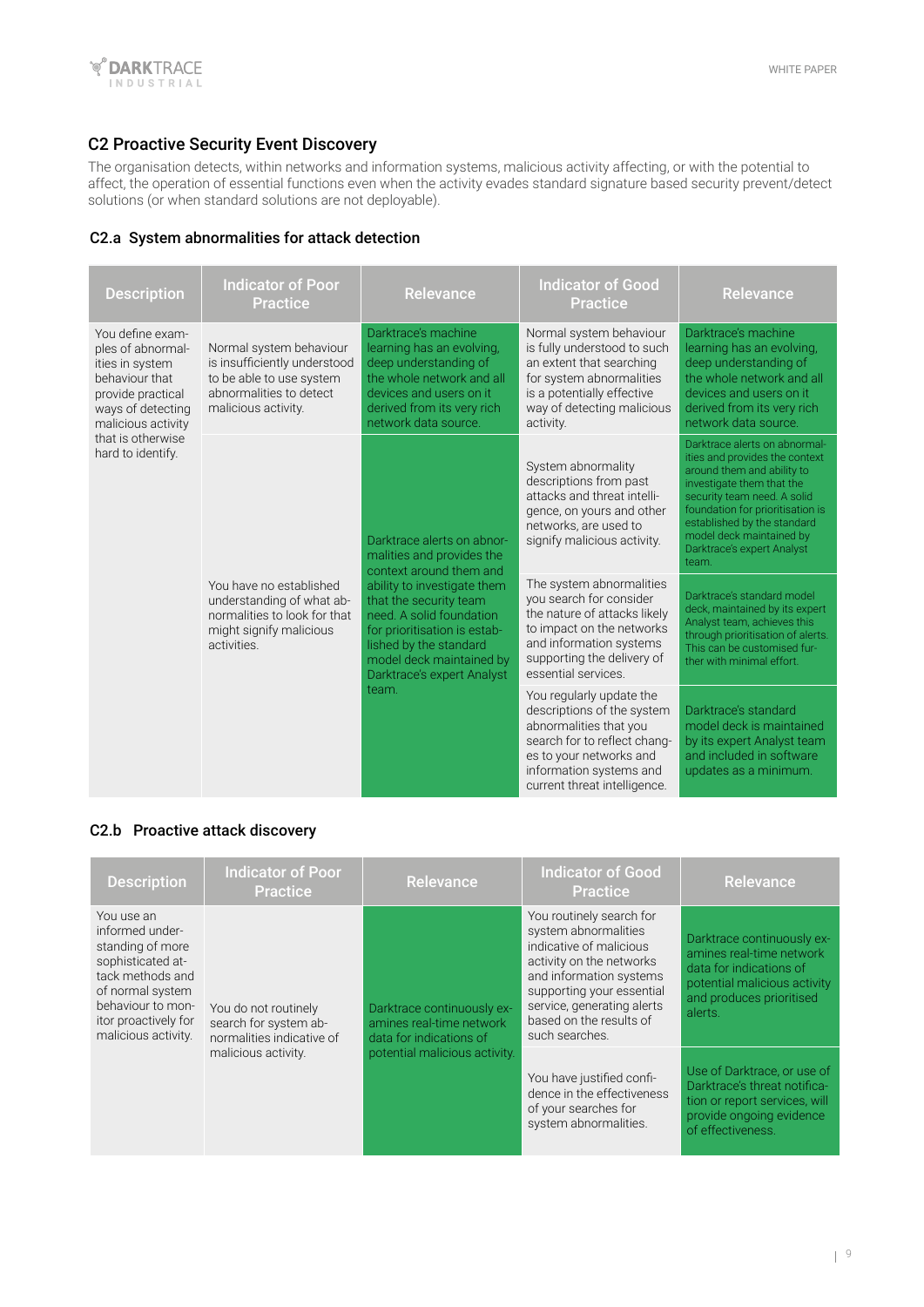

## References

Available at these URLs.

[1] EU legislation underpinning the NIS Directive <https://publications.europa.eu/en/publication-detail/-/publication/d2912aca-4d75-11e6-89bd-01aa75ed71a1/language-en>

[2] NCSC explanations of the required high-level security objectives and principles https://www.ncsc.gov.uk/collection/caf/caf-principles-and-guidance

[3] The latest Cyber Assessment Framework https://www.ncsc.gov.uk/collection/caf/cyber-assessment-framework